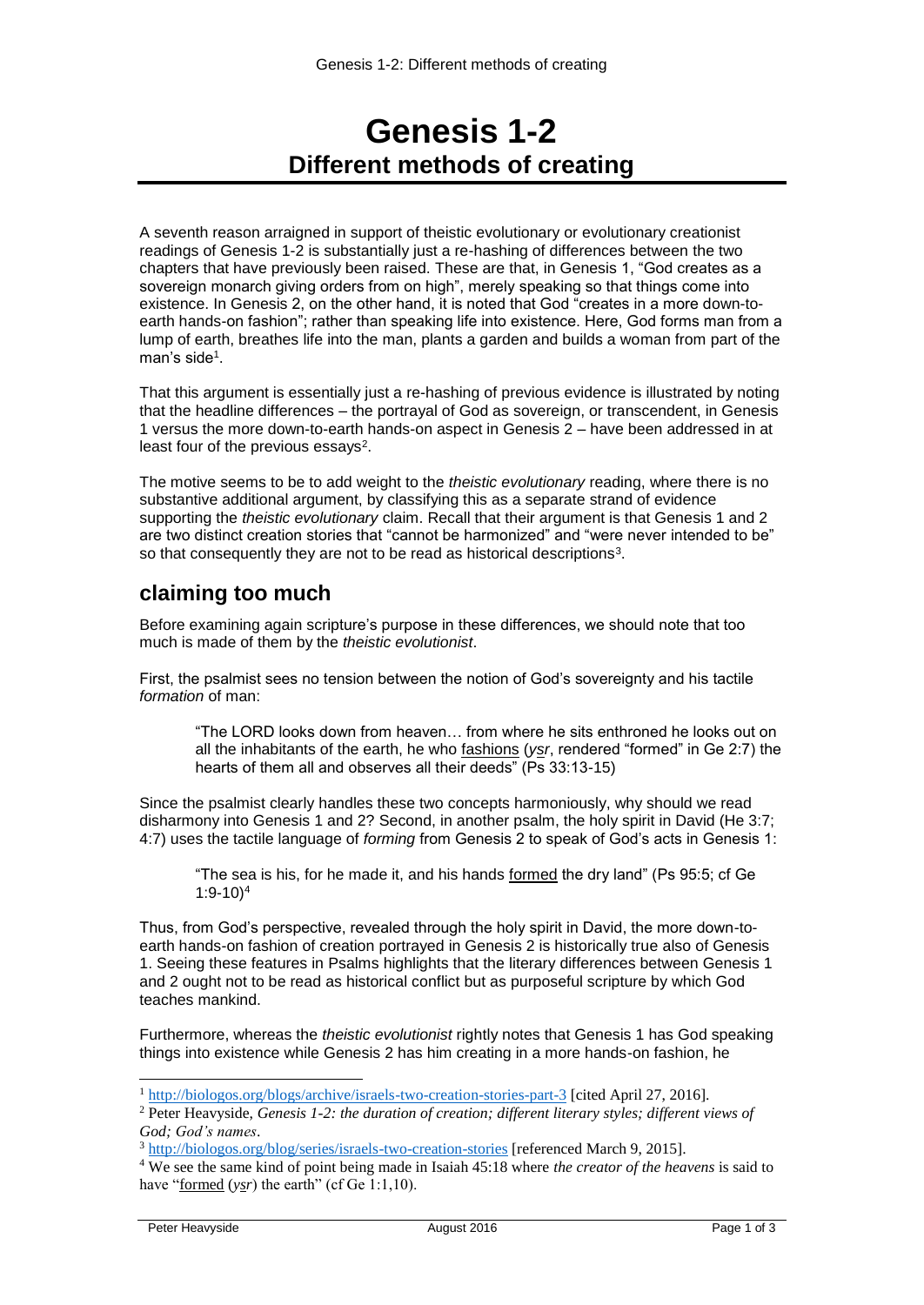overlooks the fact that the Lord God is also seen *speaking* in Genesis 2. And this, as do other aspects we have already seen, strikes some harmonious correspondence between Genesis 1 and 2. In Genesis 2, the Lord God *speaks* to give commandments to man (Ge 2:16-17), to describe the incompleteness of creation without the woman for man (Ge 2:18) and, we later learn unequivocally from the Lord Jesus, to initiate marriage between man and the woman (Ge 2:24; cf Mt 19:5-6). Indeed, we later read that Adam and Eve "heard the sound (*qwl*, i.e. "voice") of the LORD God walking in the garden in the cool of the day" (Ge 3:8). That Adam and Eve recognised this *voice* shows that Adam, at least, was accustomed to hearing the Lord God *speaking* prior to their sin without experiencing the *fear* he subsequently felt (Ge 3:10).

This resonates with the conclusion earlier reached that the two literary styles of Genesis 1 and 2 reinforce they are one story about *God speaking* to create *heavens and earth* that will be filled with his glory and that God would continue *to speak* throughout history to fulfil his purpose in man<sup>5</sup>. We will examine later how this theme is developed by considering why Genesis 2 has the Lord God *speaking* to instruct man in his ways as against Genesis 1 having God *speaking* to bring him into existence.

## **tactile involvement**

The tactile *forming* and *breathing* in Adam's Genesis 2 creation set the scene for how the Lord God will continue to work with man so that his *image* and *likeness* would be seen in him. Likewise the language of *planting* and *building*. This is seen from the way these acts of the Lord God are taken up in other scriptures.

The language of Adam's *formation* is employed in other places to describe the Lord's work with man at both national and individual levels. For example:

"the people whom I formed (*ysr*) for myself that they might declare my praise" (Is 43:21; see also Is 44:2,21)

"the LORD says, he who formed (*ysr*) me from the womb to be his servant, to bring Jacob back to him; and that Israel might be gathered to him" (Is 49:5; see also Je 1:5)

In the first of these examples we witness the Lord's testimony that he had *formed his people* at the national level, notably that they might *declare his praise* – an aspect of *God's image and likeness* being manifest in this *people*. In the second example, the Lord speaks of the *formation* of *his servant*, historically Hezekiah, prophetically the Lord Jesus Christ and subsequently, because of his apostleship to the gentiles, Paul. Through each of these the Lord redeems his people. Isaiah's description of this one *being honoured by the Lord* and that *God is his strength* (Is 49:5) further resonates with *God's image and likeness* being seen in each of them.

The same approach with the tactile language for God's acts of creation in Genesis 2 yields similar conclusions:

- The act of *planting* can be seen to be figurative of the way the Lord God works with man in tending to their needs, especially our spiritual nurturing; indeed, many times, the Lord's people metaphorically become the actual *garden* itself<sup>6</sup>.
- *Building* as a metaphor for the establishment of *the Lord God's* people as his dwelling place is so commonplace in scripture it hardly needs stating<sup>7</sup> . The metaphorical use of *to build* for the making of Eve out of Adam's rib (Ge 2:22; "he made" is the Hebrew *bnh*, "to build") is part of scripture's richly textured meaning in which *the woman* as a metaphor for the Lord's bride (Ep 5:31-32) is simultaneously presented as *the house* for *God's glory*.

1

<sup>5</sup> Peter Heavyside, *Genesis 1-2: different literary styles*.

<sup>6</sup> See Exodus 15:17; 2 Samuel 7:10; 1 Chronicles 17:9; Psalms 44:2; 80:8,15; Isaiah 5:2; 51:16; Jeremiah 1:10; 2:21; 11:17; 18:9; 24:6; 31:28; 32:41; 42:10; 45:4; Ezekiel 36:36; Amos 9:15; Romans 6:5; James 1:21; Matthew 15:13; 21:33; Mark 12:1; Luke 13:6; 20:9; 1 Corinthians 3:6,7,8; 9:7. <sup>7</sup> But see, for example: 2 Samuel 7:13; 1 Chronicles 17:10; Psalms 78:69; 102:16; 127:1; 147:2; Jeremiah 24:6; 31:4,28; 33:7; Amos 9:11; Matthew 16:18; Acts 20:32; Ephesians 4:12; 1 Peter 2:5.